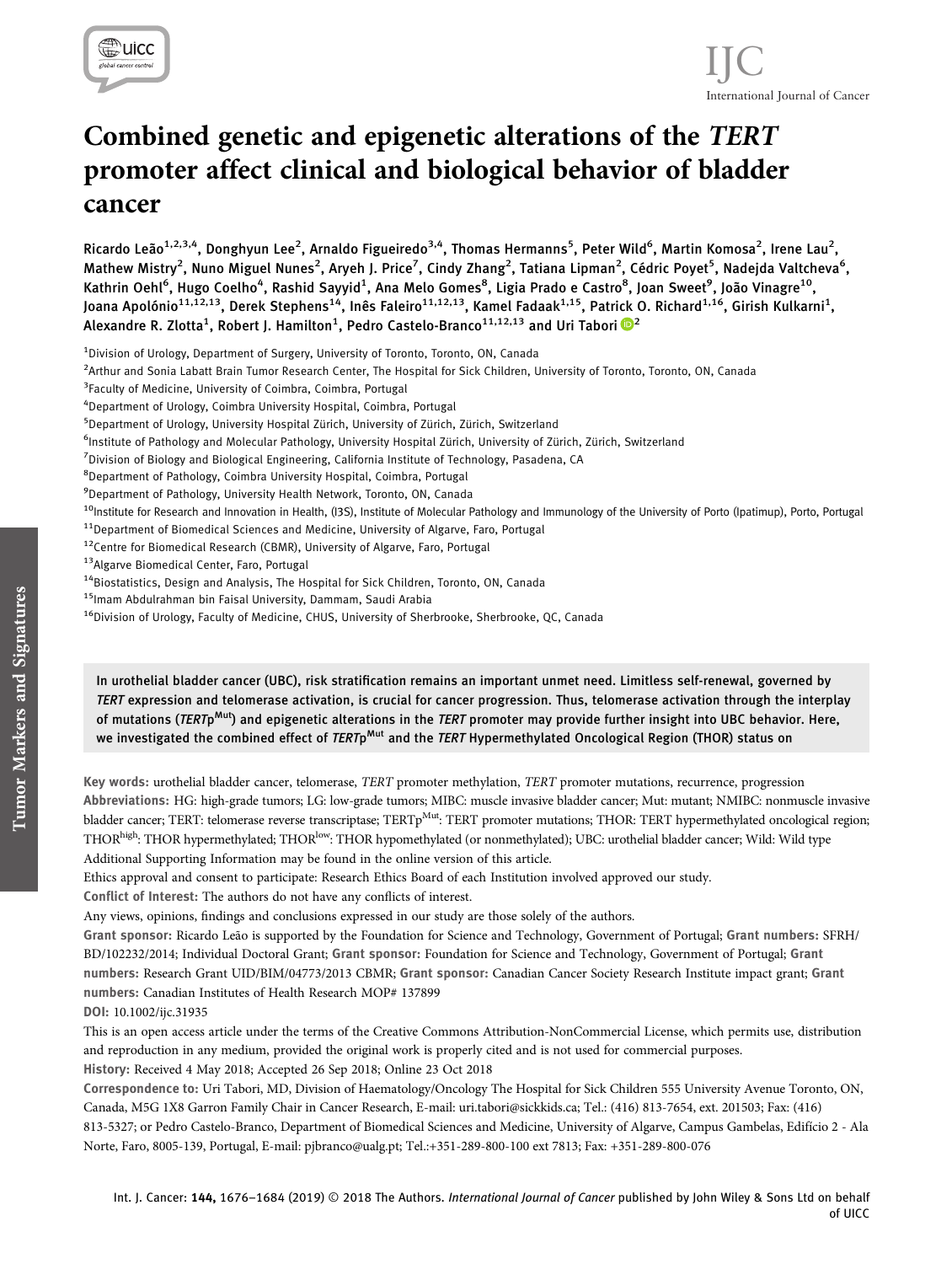telomerase activation and patient outcome in a UBC international cohort ( $n = 237$ ). We verified that TERTp<sup>Mut</sup> were frequent (76.8%) and present in all stages and grades of UBC. Hypermethylation of THOR was associated with higher TERT expression and higher-risk disease in nonmuscle invasive bladder cancers (NMIBC). TERTp<sup>Mut</sup> alone predicted disease recurrence (HR: 3.18, 95%CI 1.84 to 5.51,  $p \lt 0.0001$ ) but not progression in NMIBC. Combined THOR<sup>high</sup>/TERTp<sup>Mut</sup> increased the risk of disease recurrence (HR 5.12,  $p \leftarrow 0.0001$ ) and progression (HR 3.92,  $p = 0.025$ ). Increased THOR hypermethylation doubled the risk of stage progression of both TERTp<sup>wt</sup> and TERTp<sup>Mut</sup> NMIBC. These results highlight that both mechanisms are common and coexist in bladder cancer and while TERTp<sup>Mut</sup> is an early event in bladder carcinogenesis THOR hypermethylation is a dynamic process that contributes to disease progression. While the absence of alterations comprises an extremely indolent phenotype, the combined genetic and epigenetic alterations of TERT bring additional prognostic value in NMIBC and provide a novel insight into telomere biology in cancer.

#### What's new?

Telomerase reverse transcriptase (TERT) activation is central to cancer cell immortalization. It acts, however, through relatively unknown mechanisms. In urothelial bladder cancer (UBC) in particular, TERT activation can occur in the presence or absence of mutation, raising questions about alternative activation mechanisms. Our study shows that hypermethylation of the TERT promoter (THOR) plays a key part in UBC, being a dynamic and progressive process, with hypermethylation levels increasing with bladder cancer severity. Moreover, both hypermethylation and TERT promoter mutation contributed to increased telomerase expression. The findings provide insight into telomere biology in UBC and may be applicable to other tumors.

## Introduction

of UICC

Urothelial bladder cancer (UBC) poses significant burden as it is responsible for 123,051 deaths annually and at any given time there are more than 500,000 UBC patients in the USA alone.<sup>1,2</sup> UBC is a remarkably heterogeneous disease, including nonmuscle invasive (NMIBC) and muscle invasive disease (MIBC). Pathological tumor stage and grade drive prognostic predictions and ultimately, therapy recommendations. However, pathology alone is often insufficient to predict individual outcomes. Grade and stage are crude measures and many patients are over- or undertreated as a result. Unlike other cancer types, few molecular markers currently guide UBC management.<sup>3,4</sup>

At diagnosis the majority of UBC (75%) are NMIBC (Ta, T1), mostly low grade (LG). LG tumors are rarely lethal but recur locally with variable and unpredictable rates.<sup>5,6</sup> Muscleinvasive bladder cancers (MIBC – T2, T3, T4), on the other hand, almost universally high-grade (HG), can be lethal and associated with worse clinical outcomes.<sup>5,6</sup> A subset of NMIBC are HG and destined to progress to life-threatening MIBC. There is an unmet need to improve the prediction of those patients with NMIBC at risk of progression to MIBC. The stakes are high as NMIBC can be managed with conservative therapy whereas MIBC requires either the removal of the bladder (cystectomy) or chemo-radiation.<sup>7</sup>

Telomerase, the enzyme complex responsible for maintaining telomere length and genome integrity is responsible for cellular immortalization (a hallmark of cancer). $8-11$  Telomerase activity is upregulated in 85-90% of all cancers.<sup>12,13</sup> Mutations in the promoter of the catalytic subunit of the enzyme, termed telomerase reverse transcriptase (TERT) are frequently observed in several cancers and drive telomere

maintenance.<sup>14-16</sup> In UBC, TERT promoter mutations (C to T transitions at chr5:1,295,228 and chr5:1,295,250) are more common than any other genetic alterations and can lead to increased TERT expression and telomerase activity.17–<sup>20</sup> Importantly, TERT promoter mutations are associated with worse clinical outcome in most studies further highlighting the role of telomerase activation in tumor progression and recurrence.<sup>18-27</sup> Noteworthy, not all  $TERTp^{\text{Mut}}$  tumors display telomerase activation and non- $TERTp^{\text{Mut}}$  UBC may express TERT suggesting that the presence of additional mechanisms are necessary for telomerase activation in UBC.<sup>28</sup>

Our group and others have identified a parallel epigenetic control of telomerase activation in cancer. Specifically, a region located upstream of the core mutation area, within the TERT promoter, termed THOR (TERT Hypermethylated Oncological Region) is hypermethylated in many TERTexpressing cancers, is associated with telomerase activation and predicts clinical outcomes in multiple tumor types.<sup>14,29,30</sup> We therefore hypothesized that dual mechanisms activate telomerase in UBC. Here, we studied the interaction and contribution of both genetic ( $TERTp^{Mut}$ ) and epigenetic (THOR) TERT promoter alterations to telomerase activation and prognosis in UBC, using a multi-institutional cohort.

## Material and Methods Open access data

The Cancer Genome Atlas (TCGA) Research Network [\(http://cancergenome.nih.gov](http://cancergenome.nih.gov)) database for UBC was analyzed. A single, probe located within THOR (cg11625005) was used for methylation analysis (Illumina Infinium 450 k array). TERT expression data were evaluated from the gene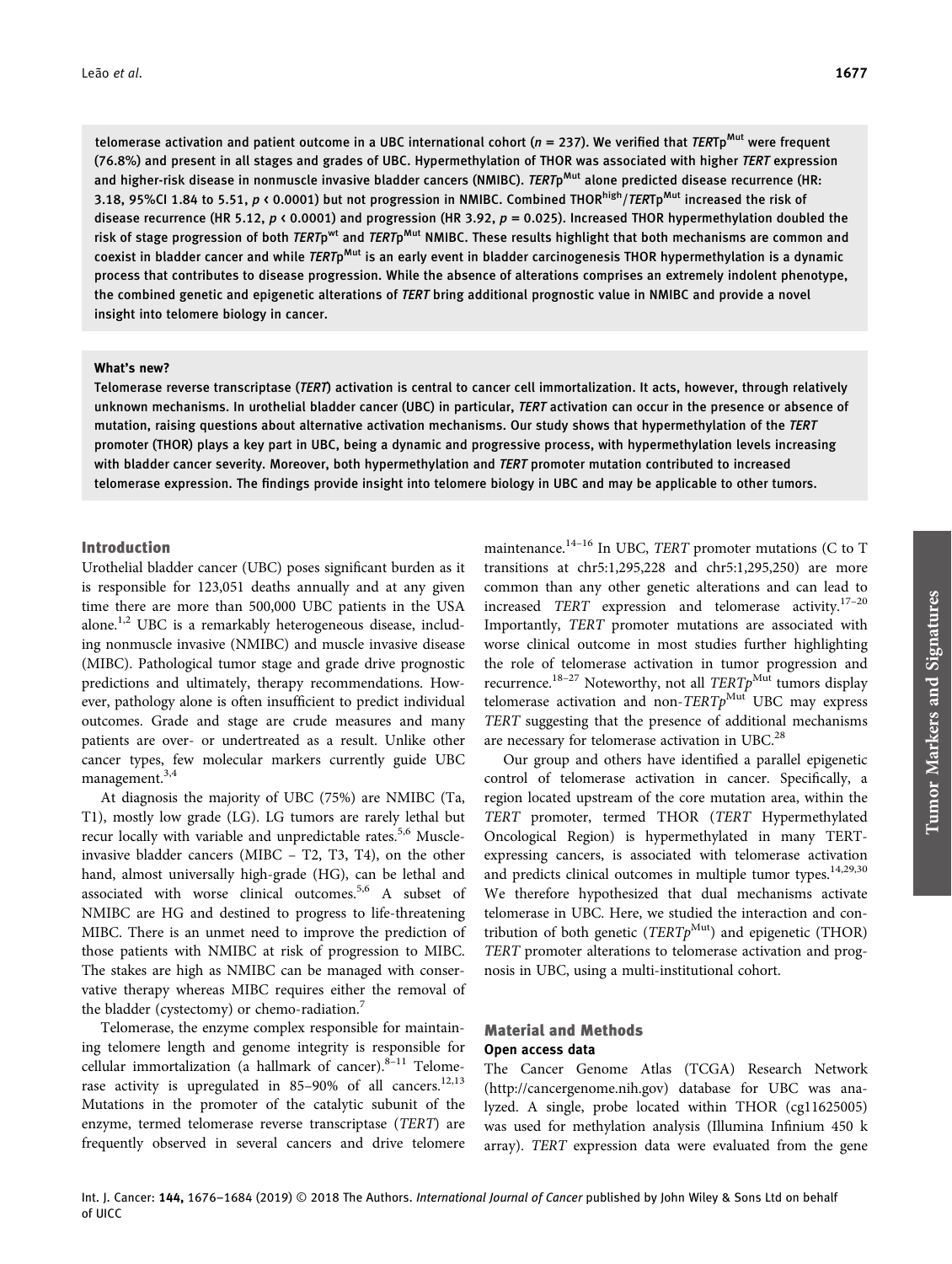Table 1. Summary of TERT promoter methylation (THOR) and TERT

promoter mutation status

expression dataset (polyA+IlluminaHiSeq) (details in Supporting Information).

## Patients

Patients' selection and pathological characteristics are presented in Supporting Information Table S1. All patients underwent surgery (either transurethral bladder resection or radical cystectomy) and followed for a median period of 107.4 months (IQR: 32.4–266.8 months). 331 bladder tissue samples, from 331 patients (237 UBC and 94 normal urothelium) were collected and analyzed for THOR methylation, TERT promoter mutations and a subgroup for hTERT expression. Survival data was collected for the 237 patients with UBC. On 10 of these patients, an additional tumor at recurrence/progression was analyzed.

#### Molecular analysis of the TERT promoter

Sanger Sequencing was used to determined TERT promoter mutation status. Samples were considered mutant ( $TERTp<sup>Mut</sup>$ ) if any of the mutations  $(1,295,228 \text{ G} > A \text{ or } 1,295,250 \text{ G} > A)$ were present (Supporting Information Table S2). Quantitative sodium bisulfite pyrosequencing was performed for THOR as previously described.<sup>30</sup> TERT expression was performed with the QX200 Droplet Digital PCR system (see Supporting Information for details).

### Statistical analysis

SAS version 9.4 was used for statistical analyses. THOR was initially evaluated as a continuous value to determine its association with normal and malignant urothelial bladder tissue and to further interrogate its association with stage, grade and high and low risk disease. For the prognostic model we dichotomized into high- and low-THOR-methylation groups by receiver operating characteristic (ROC) analysis. Clinical outcomes for the TERT promoter mutations and THOR methylation were determined by Kaplan–Meier Survival curves. Cox Proportional Hazards (CPH) models were used to assess univariate and multivariate significance (details Supporting Information).

#### Results

## TERT promoter mutations are early and frequent events in UBC

TERT promoter mutations (TERTp<sup>Mut</sup>) were highly prevalent (76.8%,  $n = 182$ ). The predominant alteration was g.1,295,228  $C > T$  which accounted for 90.1% of all mutations. No mutations were found in normal urothelium (Table 1).

TERTpMut were identified in all stages and grades of UBC [detected in 69.3% of NMIBC  $(n = 135/199)$  and 73.4% of low-grade lesions]. TERTp<sup>Mut</sup> were identified in all metastatic (tumor positive) pelvic lymph nodes as well as in their corresponding primary tumor. Interestingly, TERTp<sup>Mut</sup> were also identified in some tumor negative lymph nodes (Supporting Information Table S3).

| promoter matation status<br><b>THOR Methylation</b> |                     |       |                      |       |  |  |  |  |  |  |
|-----------------------------------------------------|---------------------|-------|----------------------|-------|--|--|--|--|--|--|
| <b>THOR</b> low                                     | 110                 |       | 46.4%                |       |  |  |  |  |  |  |
| THOR <sup>high</sup>                                | 127                 |       | 53.6%                |       |  |  |  |  |  |  |
| <b>Stage</b>                                        | <b>THOR</b> low     |       | THOR <sup>high</sup> |       |  |  |  |  |  |  |
| Ta                                                  | 45                  | 43.7% | 58                   | 56.3% |  |  |  |  |  |  |
| T <sub>1</sub>                                      | 49                  | 51%   | 47                   | 49%   |  |  |  |  |  |  |
| $>$ T2                                              | 16                  | 42.1% | 22                   | 57.9% |  |  |  |  |  |  |
| <b>Total</b>                                        | 110                 | 46.4% | 127                  | 53.6% |  |  |  |  |  |  |
| Grade                                               | THOR <sup>low</sup> |       | THOR <sup>high</sup> |       |  |  |  |  |  |  |
| Low Grade                                           | 76                  | 56.3% | 59                   | 43.5% |  |  |  |  |  |  |
| High Grade                                          | 28                  | 27.5% | 74                   | 72.5% |  |  |  |  |  |  |
| <b>Total</b>                                        | 104                 | 43.9% | 133                  | 56.1% |  |  |  |  |  |  |
| <b>THOR Methylation</b>                             |                     |       |                      |       |  |  |  |  |  |  |
| TERTp <sup>MutStatus</sup>                          |                     |       |                      |       |  |  |  |  |  |  |
| TERTp <sup>Wt</sup>                                 | 55                  |       | 23.2%                |       |  |  |  |  |  |  |
| TERTp <sup>Mut</sup>                                | 182                 |       | 76.8%                |       |  |  |  |  |  |  |
| TERT promoter mutations (per mutation)              |                     |       |                      |       |  |  |  |  |  |  |
| C228T                                               | 164                 |       | 90.1%                |       |  |  |  |  |  |  |
| C250T                                               | 18                  |       | 9.9%                 |       |  |  |  |  |  |  |
| C228T/C250T                                         | $\mathbf{0}$        |       | 0%                   |       |  |  |  |  |  |  |
| Total                                               | 182                 |       | 100%                 |       |  |  |  |  |  |  |
| <b>THOR Methylation</b>                             | Wt $(n/\%)$         |       | Mutant $(n/\%)$      |       |  |  |  |  |  |  |
| Ta                                                  | 28                  | 27.2% | 75                   | 72.8% |  |  |  |  |  |  |
| T <sub>1</sub>                                      | 23                  | 24.0% | 73                   | 76.0% |  |  |  |  |  |  |
| $>$ T2                                              | 4                   | 10.5% | 34                   | 89.5% |  |  |  |  |  |  |
| <b>Total</b>                                        | 55                  | 23.2% | 182                  | 76.8% |  |  |  |  |  |  |
| <b>THOR Methylation</b>                             | Wt $(n/\%)$         |       | Mutant $(n/\%)$      |       |  |  |  |  |  |  |
| Low Grade                                           | 36                  | 26.7% | 99                   | 73.4% |  |  |  |  |  |  |
| High Grade                                          | 19                  | 18.6% | 83                   | 81.4% |  |  |  |  |  |  |
| Total                                               | 55                  | 23.2% | 182                  | 76.8% |  |  |  |  |  |  |

THOR<sup>low</sup> = THOR hypomethylated; THOR<sup>high</sup> = THOR hypermethylated;  $TERTp$ <sup>MutStatus</sup> =  $TERT$  promoter mutation status;  $TERD$ <sup>Mut</sup> =  $TERD$ promoter mutation;  $TERTp<sup>Wt</sup> = TERT$  promoter wild type.

Frequency of TERT promoter mutations (wild type and mutant) and THOR methylation (hypomethylated and hypermethylated) according to stage and grade disease.

Consistent with previous studies, some of these  $TERTp<sup>Mut</sup>$ UBC did not exhibit high TERT expression even when compared to UBC with a wild type promoter ( $TERTp^{Wt}$ ) (Supporting Information Fig. S1A, S1C).<sup>18</sup>

These data support an early oncogenic role of TERTp<sup>Mut</sup> and the possibility that other mechanisms may also upregulate TERT expression in UBC.

## THOR hypermethylation is a dynamic process in UBC tumorigenesis

In order to evaluate the extent of THOR methylation and its effect on TERT expression in UBC we analyzed a representative CG site within THOR (cg11625005) in a cohort of MIBC from the TCGA  $(n = 433)$ . When compared to normal urothelium, MIBC had significantly higher methylation at THOR and higher TERT mRNA levels (Supporting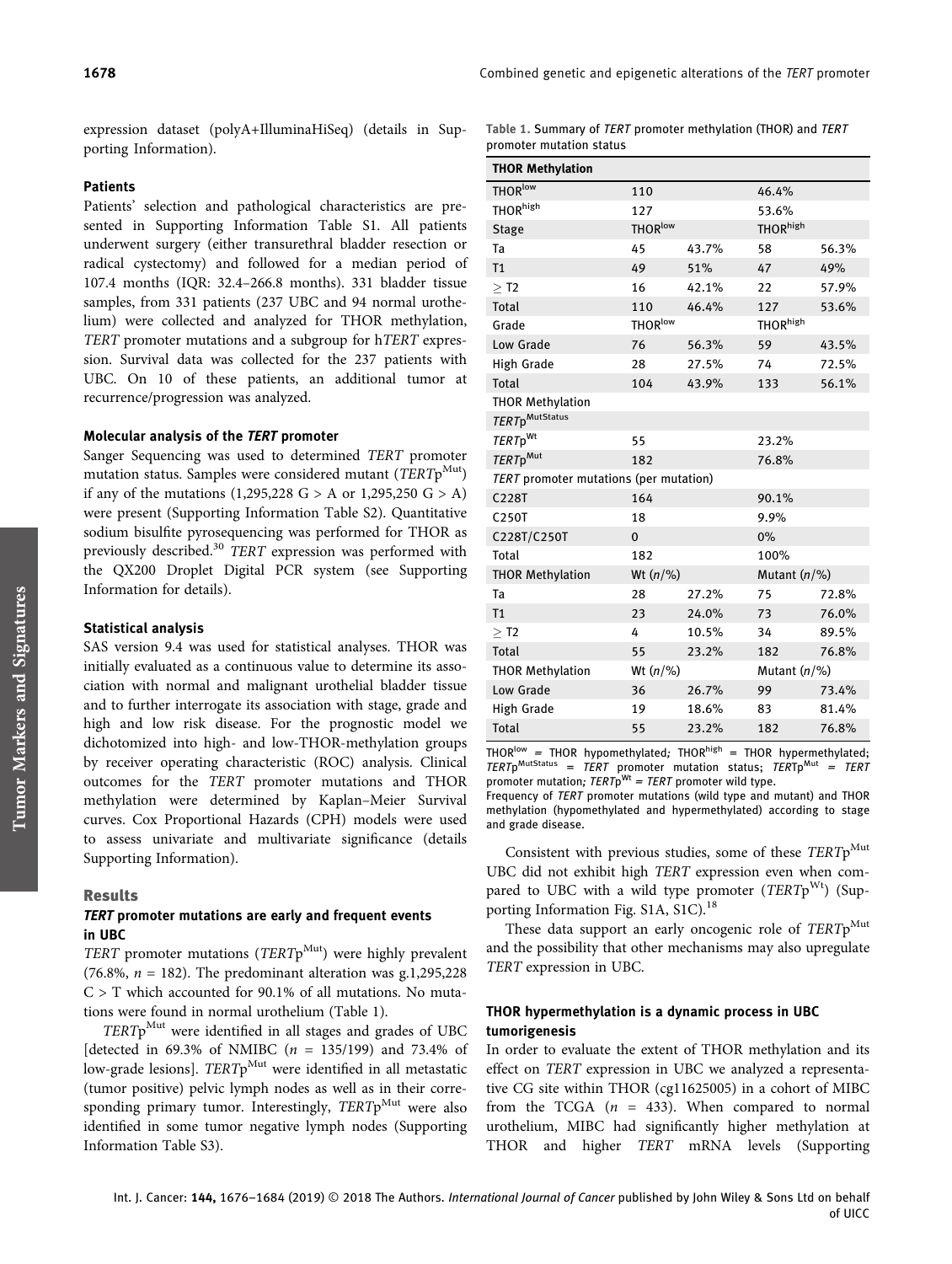Information Fig. S2A,  $p < 0.0001$ ; Supporting Information Fig. S2B,  $p < 0.0001$ ). THOR hypermethylated (THOR<sup>high</sup>) was associated with considerably higher TERT mRNA levels in malignant tissue (Supporting Information Fig. S2C,  $p \leq 0.0001$ ) further supporting the role of TERT promoter methylation in TERT transcriptional activation.

To directly test this observation we assayed multiple representative CG sites from THOR in normal and UBC samples from our multi-institutional cohort. THOR was hypermethylated (THOR<sup>high</sup>) in 127 UBC (53.6%, Table 1) and significantly hypermethylated in tumors compared to benign histology in nonmatched samples (Fig. 1a,  $p < 0.0001$ ). Additionally, paired samples from the same surgical specimen revealed that THOR methylation is 2 times higher in the tumor region than the corresponding normal urothelium (Fig. 1b).

Since UBC are stratified by invasiveness (T stage) and cellular morphology (grade) as predictors of tumor progression, we also tested THOR ability to distinguish stages and grades. THOR methylation was significantly higher in tumor tissue, even when comparing superficial lesions (Ta) with normal tissue (Fig. 1c,  $p < 0.0001$ ). THOR methylation levels are slightly higher in T1 disease than in Ta (Fig. 1c,  $p = 0.049$ ) but do not reach the same significant difference verified between normal urothelium and Ta disease. Similarly, THOR methylation demonstrated a progressive pattern from normal urothelium to lowgrade tumors and maintaining the same trend in high-grade tumors (Fig. 1d). Clinically, THOR exhibited higher hypermethylation in high-risk (T1 and HG) when compared to low risk tumors (Supporting Information Fig. S3,  $p = 0.034$ ).<sup>31</sup>

To further explore the changes in THOR over time, we assessed THOR methylation in UBC harvested from consecutive surgeries (at both the time of the initial diagnosis and the first recurrence or progression). A significant increase in THOR methylation levels was observed in tumors with stage progression ( $p = 0.018$ , mean increase fold of 1.76), but not in nonprogressive ones ( $p = 0.88$ ) suggesting that THOR is hypermethylated in tumors harboring TERT promoter mutations (Supporting Information Table S4).

Finally, analysis of TERT expression revealed that higher levels of THOR methylation are related to higher levels of expression (Supporting Information Fig. S1B,  $p = 0.049$ ). The highest TERT expression is observed when both alterations (methylation and mutations) are present (Supporting Information Fig. S1C).

Overall, these data suggest that THOR methylation increases progressively during the earlier stages of UBC and



Figure 1. THOR methylation in urothelial bladder cancer. (a) THOR methylation status in normal urothelium and tumor tissue in the entire cohort (\*\*\*\*,  $p \triangleleft 0.0001$ ) (b) The ratio of tumor/normal tissue in paired samples from the same patient ( $n = 38$ ). Note a mean of twofold increase in THOR methylation status in the malignant tissue. (c) THOR methylation status in different tumor stages. (d) THOR methylation status within tumor grades, low grade has significantly higher THOR methylation than normal urothelium (\*\*\*\*,  $p \leftarrow 0.0001$ ). NS = nonsignificant. Error bars represent median and Interquartile range (IQR). [Color figure can be viewed at [wileyonlinelibrary.com\]](http://wileyonlinelibrary.com)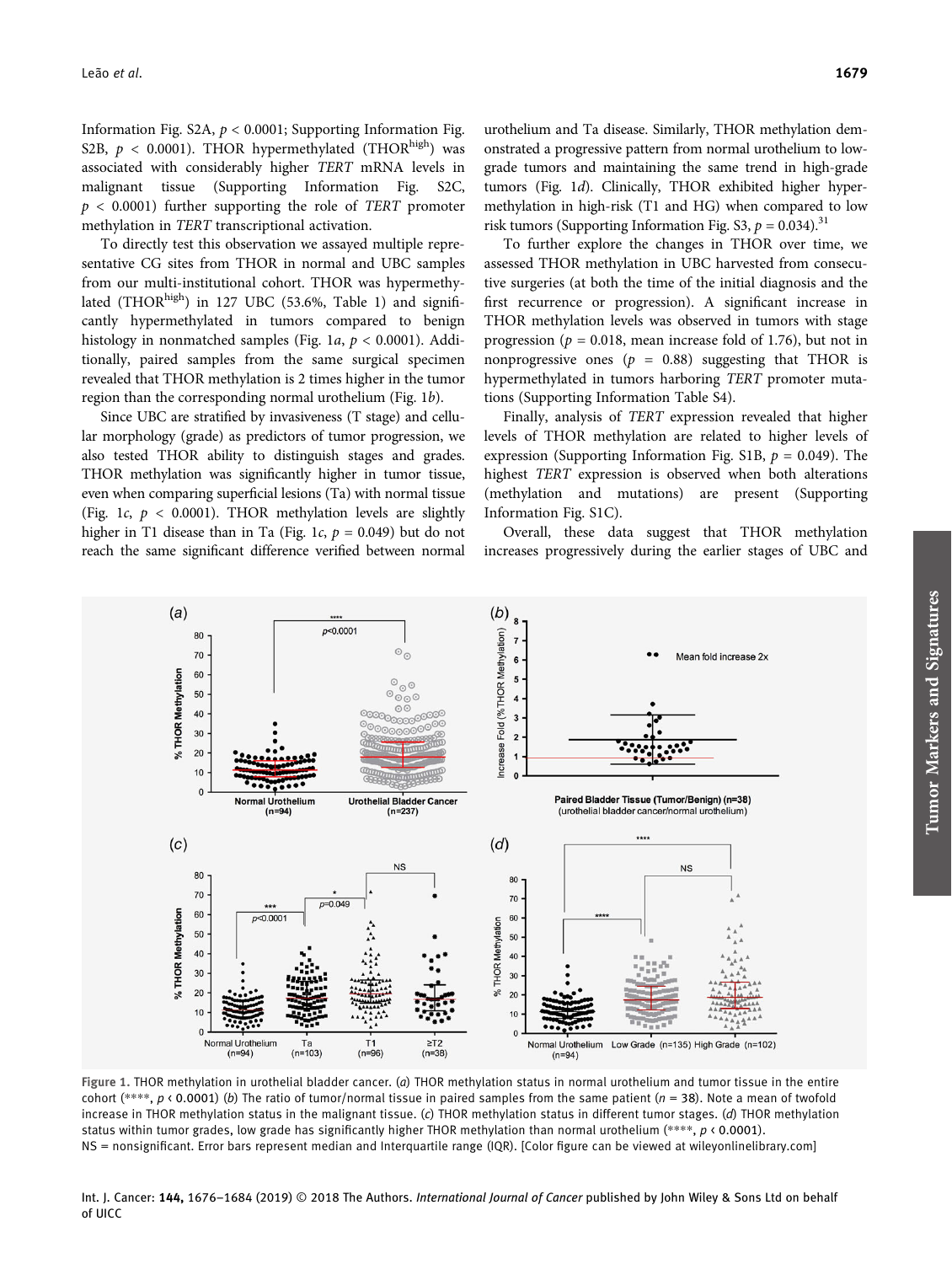both TERT promoter mutations and hypermethylation contribute to increased telomerase expression.

#### Prognostic value of TERT promoter alterations in NMIBC

As expected, in these selected cohorts, pathological grade was predictive of progression ( $n = 199$ ,  $p = 0.02$ ) (Supporting Information Fig. S4).

As THOR methylation increases with disease stage while  $TERTp$ <sup>Mut</sup> is an early event, we assessed the value of TERT promoter alterations as markers of recurrence and disease progression in NMIBC.

Consistent with previous reports, patients harboring  $TERTp$ <sup>Mut</sup> had a significantly higher risk of recurrence (HR: 3.18, 95% CI 1.8-5.5;  $p < 0.0001$ ; Table 2) with significantly decreased median disease free survival (Log rank  $p < 0.0001$ ; Fig. 2a).<sup>17,18,25</sup> However, TERTp<sup>Mut</sup> status did not reach statistical significance with respect to the risk of progression to invasive disease ( $p = 0.052$ ) (Fig. 2b, Table 2).<sup>17,18</sup>

As for TERTp<sup>Mut</sup>, THOR<sup>high</sup> NMIBC recurred more frequently (HR: 1.5, 95% CI 1.02-2.20;  $p = 0.03$ ; Table 2), with decreased median disease-free survival (76 months vs. 31.7 months) (Log rank  $p = 0.034$ ; Fig. 2c). Also, THOR<sup>high</sup> did not reach significance for the risk of progression (Log rank  $p = 0.059$ ; Fig. 2d, Table 2) in NMIBC.

## Combined TERT promoter alterations predict disease progression in NMIBC

We then analyzed the combined prognostic impact of both TERT promoter alterations in NMIBC. We first evaluated the association of TERT promoter alterations and clinical outcomes according to grade and stage of NMIBC. THOR $^{\text{high}}$ /  $TERT<sub>p</sub><sup>Mut</sup>$  was the most common phenotype in NMIBC which recurred or progressed independently of stage (Supporting Information Figs.S5 and S6). The absence of any alteration

 $(THOR^{low}/TERT<sub>p</sub><sup>Wt</sup>)$  was associated with a more indolent phenotype even in HG NMIBC (Supporting Information Fig. S6).

Concomitant THOR hypermethylation and mutations (THOR $^{high}/TERT_{p}^{Mut}$ ) were associated with increased risk of disease recurrence (HR: 5.12; 95% CI 2.23–11.32, Table 2) with less than 30% disease free survival (DFS) at 10 years. In contrast, the absence of both alterations (THOR<sup>low</sup>/TERT<sub>p</sub><sup>Wt</sup>) was associated with 80% DFS at 10 years (Fig. 3a, Log rank  $p < 0.0001$ ). The presence of either *TERT* promoter alterations  $(TERTp^{Mut}$  or THOR $^{high}$ ) increased the risk of disease recurrence with a worse disease free survival (30.8% and 45% at 10 years, respectively; Fig. 3a).

The presence of either TERT promoter alterations conferred a 4.53-fold increased risk of recurrence (95% CI 2.05–10.01;  $p = 0.0002$ ) but not for progression ( $p = 0.14$ ). Combined THOR<sup>high</sup> /TERT<sub>p</sub><sup>Mut</sup> was a risk factor for both recurrence (HR: 5.4; CI 95% 2.42–12.04; p < 0.0001) and progression (HR: 4.01; CI 95% 1.19–13.5; p = 0.024; Table 2). Furthermore, THOR $^{low}/TERT_p^{Wt}$  NMIBC patients had a 91.4% progression free survival (PFS) at 10 years of follow-up, significantly better than THOR $^{\text{high}}$ /TERT $^{\text{Mut}}_{\text{p}}$  (66.4% PFS; Log rank  $p = 0.019$ ; Fig. 3b). When adjusting for stage (T1 *vs.* Ta), grade (HG vs. LG), gender and age, THOR<sup>high</sup>/TERT<sub>p</sub><sup>Mut</sup> also displays a trend toward significance (HR: 3.32, CI 95% 0.99–11.16;  $p = 0.05$ ) (Supporting Information Table S5).

We then tested the effect of continuous increase in THOR methylation to enhance the predictive ability of disease progression in NMIBC, adjusting for TERT promoter mutations status. THOR levels affected disease progression in both  $TERTp^{\text{Mut}}$  and  $TERTp^{\text{Wt}}$  phenotypes. Increased THOR methylation from 10% (normal) to 50%, more than doubled the risk of disease progression independently of TERT promoter mutation status (Fig. 4).

Table 2. Univariate Cox proportional hazards regression analysis of time for disease recurrence and disease progression in NMIBC (n = 199)

|                                                                                                       | <b>Disease Recurrence</b> |             |        |        | <b>Disease Progression</b> |              |        |              |
|-------------------------------------------------------------------------------------------------------|---------------------------|-------------|--------|--------|----------------------------|--------------|--------|--------------|
|                                                                                                       | <b>HR</b>                 | 95% CI      | Chi Sq | P      | <b>HR</b>                  | 95% CI       | Chi Sq | $\mathbf{P}$ |
| <b>TERTpMutationStatus</b>                                                                            |                           |             |        |        |                            |              |        |              |
| $TERTp^{Wt}$ (n = 51)                                                                                 | Ref                       |             |        |        | Ref                        |              |        |              |
| $TERTp^{\text{Mut}}$ (n = 148)                                                                        | 3.18                      | 1.8 to 5.5  | 17.16  | 0.0001 | 2.36                       | 0.99 to 5.60 | 3.82   | 0.052        |
| THOR <sup>Methy</sup>                                                                                 |                           |             |        |        |                            |              |        |              |
| THOR <sup>low</sup> ( $n = 105$ )                                                                     | Ref                       |             |        |        | Ref                        |              |        |              |
| THOR <sup>high</sup> ( $n = 94$ )                                                                     | 1.50                      | 1.0 to 2.2  | 4.37   | 0.03   | 1.81                       | 0.97 to 3.35 | 3.52   | 0.057        |
| THOR <sup>Methy</sup> /TERTp <sup>MutStatus</sup>                                                     |                           |             |        |        |                            |              |        |              |
| THOR <sup>low</sup> / <i>TERT</i> p <sup>Wild</sup> ( <i>n</i> = 35)                                  | Ref                       |             |        |        | Ref                        |              |        |              |
| THOR <sup>Iow</sup> /TERTp <sup>Mut</sup> + THOR <sup>high</sup> /TERTp <sup>Wild</sup><br>$(n = 85)$ | 4.53                      | 2.0 to 10   | 13.86  | 0.0002 | 2.64                       | 0.77 to 9.1  | 2.38   | 0.123        |
| THOR <sup>high</sup> / <i>TERT</i> p <sup>Mut</sup><br>( <i>n</i> = 79)                               | 5.12                      | 2.3 to 11.3 | 16.33  | 0.0001 | 3.92                       | 1.2 to 13.0  | 4.97   | 0.025        |

HR = Hazard ratio; CI: confidence interval; Chi Sq = Chi Squared.

TERTp<sup>MutStatus</sup> = TERT promoter mutation status (for the studied mutations); TERTp<sup>Wt</sup> = TERT promoter wild type; TERTp<sup>Mut</sup> = TERT promoter mutant; THOR<sup>Methy</sup> = THOR methylation status; THOR<sup>high</sup> = THOR hypermethylated; THOR<sup>low</sup> = THOR hypomethylated.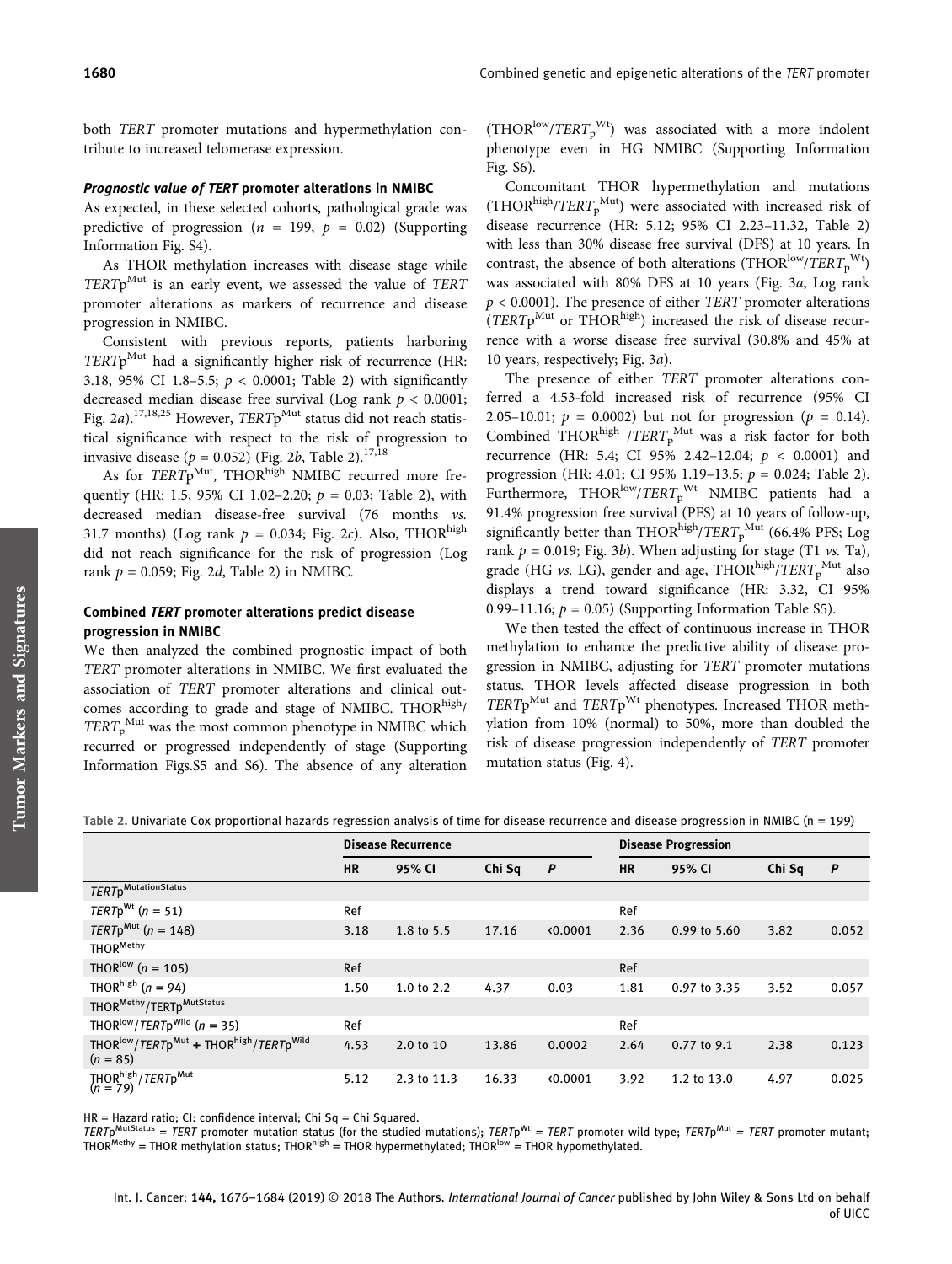

Figure 2. Survival estimates for patients with NMIBC stratified by TERT promoter alterations. (a) Disease free and (b) progression free survival for patients with NMIBC stratified by TERT promoter mutation status. (c) Disease free and  $(d)$  progression free survival for patients with NMIBC stratified by TERT promoter methylation status. THOR<sup>low</sup> = THOR hypomethylated, THOR<sup>high</sup> = THOR hypermethylated. TERTp<sup>Wt</sup> = TERT promoter wild type (for the two studied mutations); TERTp<sup>Mut</sup> = TERT promoter mutant. Yellow = TERTp<sup>Wt</sup> and THOR<sup>how</sup>; Blue = TERTp<sup>Mut</sup> and THOR<sup>high</sup>.

## **Discussion**

Our study is the first to assess concomitant TERT promoter alterations in UBC. Our results suggest a temporal and cooperative association between TERT promoter mutations and methylation, impacting telomere biology and clinical outcomes.

TERT expression is upregulated in 85–90% of tumors via multiple molecular mechanisms including somatic mutations,

TERT amplifications, TERT structural variants and epigenetic modifications through TERT promoter methylation.<sup>14</sup> Our data reveal that 76.8% of UBC cancers harbor  $TERT<sub>p</sub><sup>Mut</sup>$  and 53.6% have THOR<sup>high</sup>, and 24.6% ( $n = 49/199$ ) of LG NMIBC acquired both alterations. The kinetics and interaction of these alterations in UBC, and the resulting effect on TERT expression are still unknown and important to decipher.



Figure 3. Survival analysis of combined TERT promoter alterations in patients with NMIBC. Kaplan–Meier analysis for (a) disease free and (b) progression free survival stratified by combined TERT promoter mutations and THOR methylation status in nonmuscle invasive bladder cancer patients. THOR<sup>low</sup>/TERTp<sup>Wt</sup> = blue; THOR<sup>low</sup>/TERTp<sup>Mut</sup> = light red; THOR<sup>high</sup>/TERTp<sup>Wt</sup> = green; THOR<sup>high</sup>/TERTp<sup>Mut</sup> = dark red.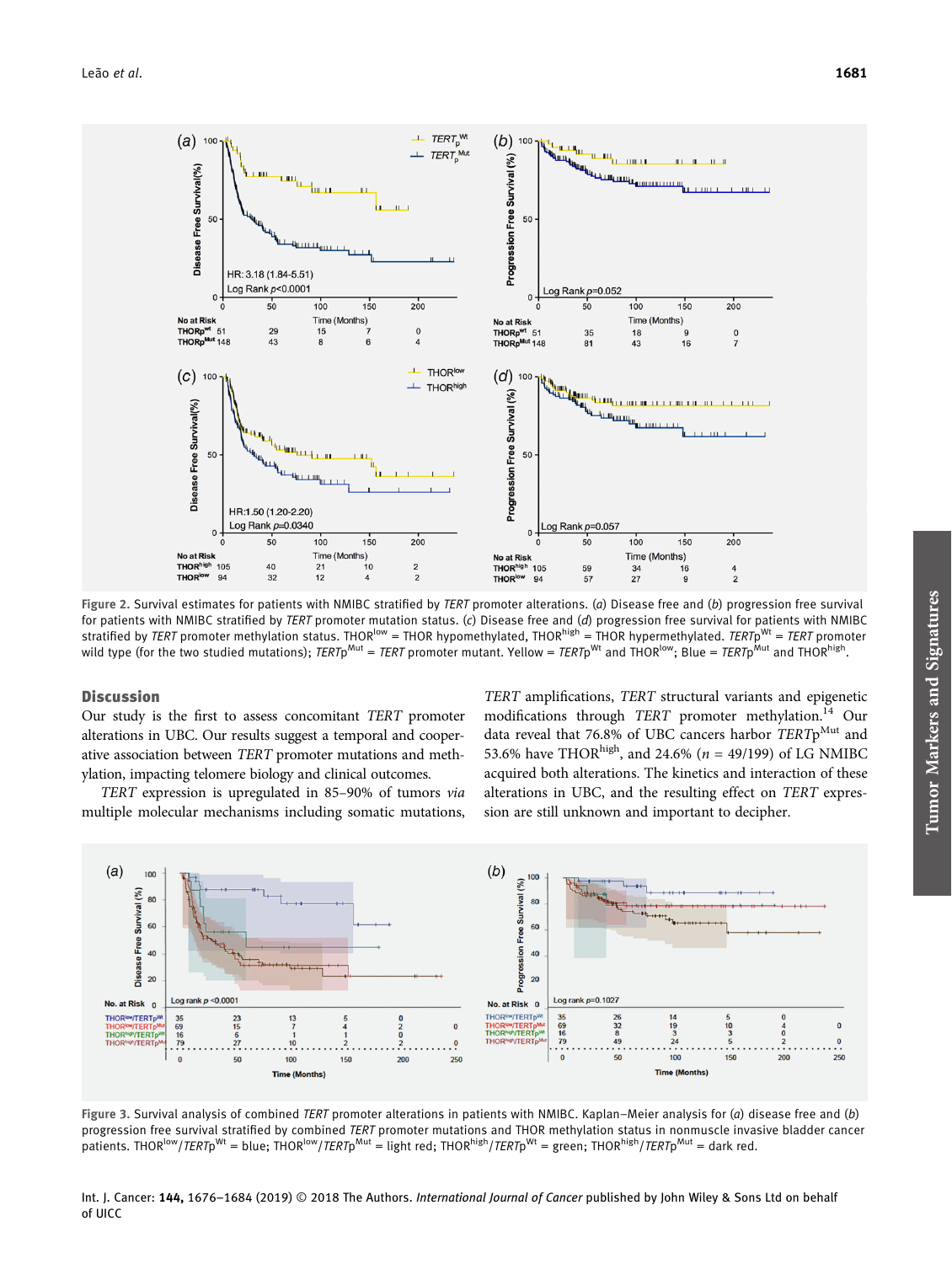

Figure 4. Estimated probability of disease progression based on THOR methylation levels. Risk of progression is estimated by any TERT promoter mutation status (wild type or mutant) as a result of increased THOR methylation. Red-TERT promoter mutant NMIBC, Black-TERTp<sup>Wt</sup> NMIBC.

The observation that  $TERTp^{Mut}$  are found ubiquitously across all stages and grades of UBC, even in low stage and grade lesions with low TERT expression, suggests that  $TERTp^{\text{Mut}}$  is an early event necessary but insufficient by itself to drive disease progression. In fact other studies also verified that TERT promoter mutant UBC might express low mRNA levels.<sup>18</sup> Similar data exist in other tumors where TERT promoter mutations are common. For example, in gliomas,  $TERTp<sup>Mut</sup>$  are detected in lower grade lesions where TERT expression and self-renewal are low.32,33

 $TERTp<sup>Mut</sup>$  is necessary but not sufficient to maintain telomere length or telomerase upregulation.<sup>28</sup> In TERTp<sup>Mut</sup> tumors additional alterations are likely required to upregulate telomerase and promote tumor progression.

We previously showed that THOR hypermethylation is a dynamic process during gliomagenesis and prostate cancer progression.<sup>29,30</sup> In UBC,  $TERTp$ <sup>Mut</sup> is an early event while THOR hypermethylation is associated with disease progression and increased TERT expression. This pattern has been observed in other cancer types.14,29,30

A weakness of the WHO 2004/2016 pathological classification of NMIBC is that it gives almost no prognostic information in T1 patients as nearly all are classified as  $HG^{34}$  In our study, TERT promoter alterations add significant value as prognostic biomarkers. For example, T1 THOR<sup>low</sup>/TERTp<sup>Wt</sup> tumors, including HG lesions, carry a risk of progression of less than 10%, in sharp contrast with the 52% of progression

for THOR $^{\text{high}}$ /TERTp<sup>Mut</sup>. If confirmed in prospective studies, this may help guide management when choosing conservative vs. aggressive therapy for these patients. Given the high recurrence rate in NMIBC, the identification of patients with very low potential for disease recurrence and progression might change the costly and invasive follow-up protocols in favor of individualized strategies.

In contrast,  $THOR<sup>high</sup>/TERTp<sup>Mut</sup>$  significantly increased the chance of NMIBC recurrence and is a risk factor for disease progression across stages and grades. Furthermore, for the different TERT promoter mutation status, continuous THOR hypermethylation increases the risk of disease progression, reinforcing the dynamic and crucial role of THOR methylation in bladder cancer tumorigenesis. Further supporting the role of THOR methylation, tumors exhibited higher THOR methylation at the time of stage progression.

Together, our findings support the hypothesis that  $TERTp^{Mul}$ are early triggers in tumorigenesis which require cooperation with other events including THOR hypermethylation to ensure telomerase activation, immortality and disease progression.

The exact mechanism of telomerase activation by promoter hypermethylation remains under investigation. One possible explanation is that methylation leads to three-dimensional changes in local chromatin architecture resulting in increased transcription.<sup>35</sup> Alternatively, methylation of this distal part of the promoter might also prevent the binding of transcriptional repressors, which in turn enables TERT expression.<sup>36</sup> These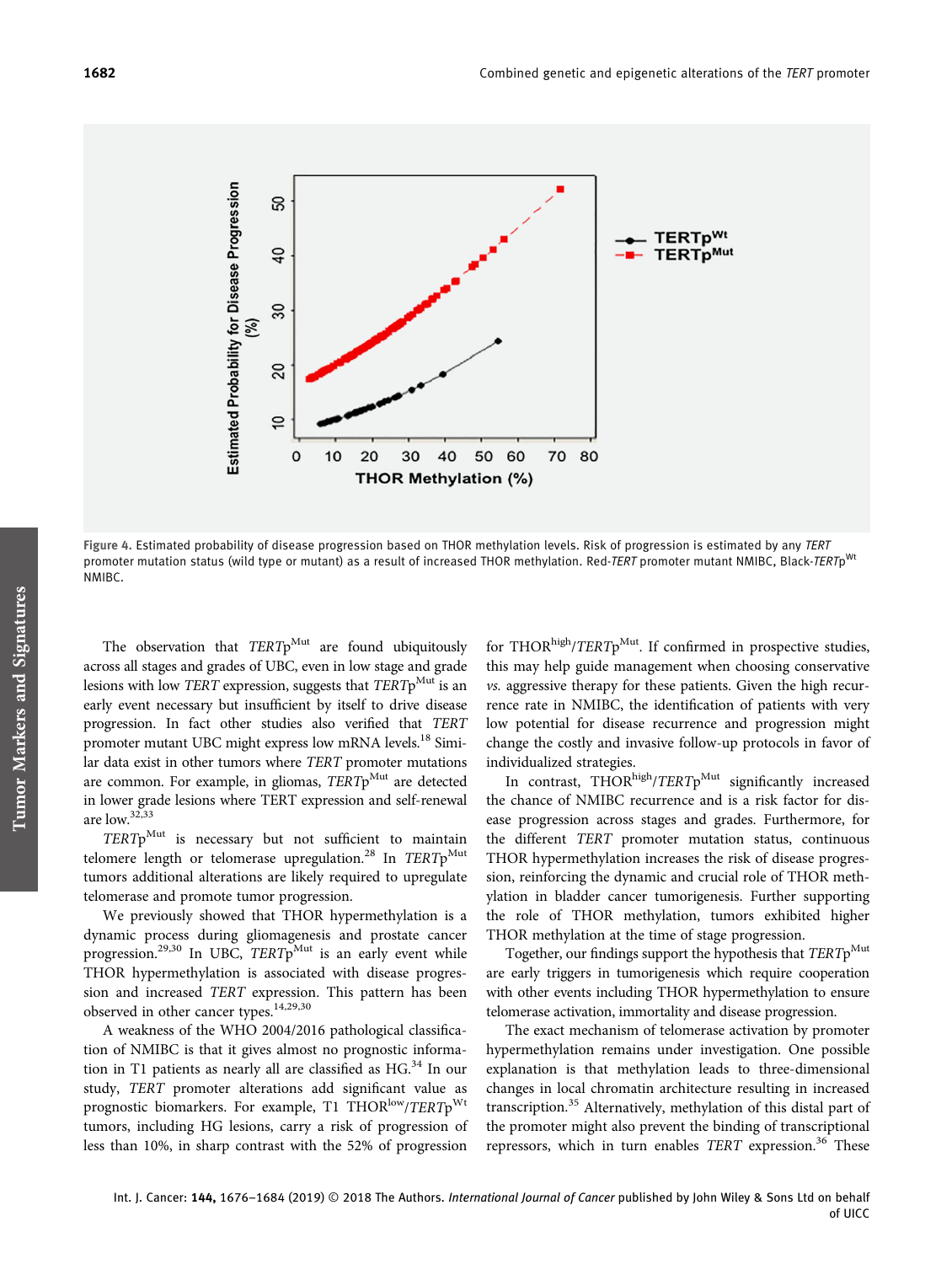mechanisms ought to be explored further as they may result in the development of novel targeted therapies. Demethylating agents have shown some encouraging results in cancers where THOR is hypermethylated, and may have a role in decreasing the risk of progression of NMIBC.<sup>37</sup>

Our study has limitations due to its retrospective nature, patient selection, absence of centralized pathology review (although we chose specifically the HG vs. LG 2004/16 WHO classification less prone to inter-observer variability).<sup>34</sup> Importantly, one should interpret the univariate and multivariate analysis with caution as Ta ant T1 tumors are treated differently. Furthermore, since large numbers of tumors are necessary for survival analysis in NMIBC, in our multivariate analysis THOR<sup>High</sup>/TERTp<sup>Mut</sup> only showed a trend toward significance as a risk factor for disease progression. Future studies with higher number of NMIBC tumors are needed to empower and statically validate our preliminary findings. Similarly, the limited numbers of patients with muscle invasive disease prevented a meaningful evaluation of this subgroup.

However, since most of the prognostic role of TERT activation through THOR hypermethylation is observed during early stages of tumor development in multiple cancers, and NMIBC was the focus of the present study, our results suggest a similar process in UBC carcinogenesis.

In summary, our study further supports the role of epigenetic control of the TERT promoter by THOR hypermethylation as a dynamic and progressive process in carcinogenesis, including UBC. The concomitant evaluation of TERT promoter mutation-methylation in NMIBC has identified a group with more indolent outcome, independently from grade or stage. Additional prospective studies should confirm that THOR<sup>low</sup>/TERTp<sup>Wt</sup> tumors have a reduced risk of recurrence and progression to invasive disease. This should be explored in other tumor types known for harboring TERT promoter mutations and telomerase upregulation. A better understanding of the interplay between these two tumor-specific TERT activating mechanisms might improve clinical management in UBC and other TERT-dependent cancers.

#### References

- 1. Ferlay J, Soerjomataram I, Dikshit R, et al. Cancer incidence and mortality worldwide: sources, methods and major patterns in GLOBOCAN 2012. Int J Cancer 2015;136:E359–86.
- 2. SEER Cancer Stat Facts: Bladder Cancer [Internet]. 2014. Available from: [http://seer.cancer.gov/](http://seer.cancer.gov/statfacts/html/urinb.html) [statfacts/html/urinb.html.](http://seer.cancer.gov/statfacts/html/urinb.html)
- 3. Knowles MA, Hurst CD. Molecular biology of bladder cancer: new insights into pathogenesis and clinical diversity. Nat Rev Cancer 2015;15: 25–41.
- 4. Sylvester RJ, van der Meijden AP, Oosterlinck W, et al. Predicting recurrence and progression in individual patients with stage ta T1 bladder cancer using EORTC risk tables: a combined analysis of 2596 patients from seven EORTC trials. Eur Urol 2006;49:466–5. discussion 75–7.
- 5. Epstein JI, Amin MB, Reuter VR, et al. The World Health Organization/International Society of Urological Pathology consensus classification of urothelial (transitional cell) neoplasms of the urinary bladder. Bladder consensus conference committee. Am J Surg Pathol 1998;22:1435–48.
- 6. Humphrey PA, Moch H, Cubilla AL, et al. The 2016 WHO classification of Tumours of the urinary system and male genital organs-part B: prostate and bladder Tumours. Eur Urol 2016;70: 106–19.
- 7. Kamat AM, Hahn NM, Efstathiou JA, et al. Bladder cancer. Lancet 2016;388:2796–810.
- 8. Greider CW, Blackburn EH. Identification of a specific telomere terminal transferase activity in Tetrahymena extracts. Cell 1985;43(2 Pt 1): 405–13.
- 9. Hanahan D, Weinberg RA. Hallmarks of cancer: the next generation. Cell 2011;144:646–74.
- 10. Greider CW. Telomerase activity, cell proliferation, and cancer. Proc Natl Acad Sci USA 1998; 95:90–2.
- 11. Kim NW, Piatyszek MA, Prowse KR, et al. Specific association of human telomerase activity with immortal cells and cancer. Science 1994;266:2011–5.
- 12. Shay JW, Bacchetti S. A survey of telomerase activity in human cancer. Eur J Cancer 1997;33: 787–91.
- 13. Holt SE, Wright WE, Shay JW. Multiple pathways for the regulation of telomerase activity. Eur J Cancer 1997;33:761–6.
- 14. Barthel FP, Wei W, Tang M, et al. Systematic analysis of telomere length and somatic alterations in 31 cancer types. Nat Genet 2017;49:349–57.
- 15. Vinagre J, Almeida A, Populo H, et al. Frequency of TERT promoter mutations in human cancers. Nat Commun 2013;4:2185.
- 16. Huang DS, Wang Z, He XJ, et al. Recurrent TERT promoter mutations identified in a large-scale study of multiple tumour types are associated with increased TERT expression and telomerase activation. Eur J Cancer 2015;51:969–76.
- 17. Kinde I, Munari E, Faraj SF, et al. TERT promoter mutations occur early in urothelial neoplasia and are biomarkers of early disease and disease recurrence in urine. Cancer Res 2013;73:7162–7.
- 18. Allory Y, Beukers W, Sagrera A, et al. Telomerase reverse transcriptase promoter mutations in bladder cancer: high frequency across stages, detection in urine, and lack of association with outcome. Eur Urol 2014;65:360–6.
- 19. Hurst CD, Platt FM, Knowles MA. Comprehensive mutation analysis of the TERT promoter in bladder cancer and detection of mutations in voided urine. Eur Urol 2014;65:367–9.
- 20. Wu S, Huang P, Li C, et al. Telomerase reverse transcriptase gene promoter mutations help discern the origin of urogenital tumors: a genomic and molecular study. Eur Urol 2014;65: 274–7.
- 21. Rachakonda PS, Hosen I, de Verdier PJ, et al. TERT promoter mutations in bladder cancer affect patient survival and disease recurrence through modification by a common polymorphism. Proc Natl Acad Sci USA 2013;110: 17426–31.
- 22. Hosen I, Rachakonda PS, Heidenreich B, et al. Mutations in TERT promoter and FGFR3

and telomere length in bladder cancer. Int J Cancer 2015;137:1621–9.

- 23. Bell RJ, Rube HT, Kreig A, et al. Cancer. The transcription factor GABP selectively binds and activates the mutant TERT promoter in cancer. Science 2015;348:1036–9.
- 24. Huang FW, Hodis E, Xu MJ, et al. Highly recurrent TERT promoter mutations in human melanoma. Science 2013;339:957–9.
- 25. Borah S, Xi L, Zaug AJ, et al. Cancer. TERT promoter mutations and telomerase reactivation in urothelial cancer. Science 2015;347: 1006–10.
- 26. Horn S, Figl A, Rachakonda PS, et al. TERT promoter mutations in familial and sporadic melanoma. Science 2013;339:959–61.
- 27. Descotes F, Kara N, Decaussin-Petrucci M, et al. Non-invasive prediction of recurrence in bladder cancer by detecting somatic TERT promoter mutations in urine. Br J Cancer 2017;117: 583–7.
- 28. Chiba K, Lorbeer FK, Shain AH, et al. Mutations in the promoter of the telomerase gene TERT contribute to tumorigenesis by a two-step mechanism. Science 2017;357:1416–20.
- 29. Castelo-Branco P, Leao R, Lipman T, et al. A cancer specific hypermethylation signature of the TERT promoter predicts biochemical relapse in prostate cancer: a retrospective cohort study. Oncotarget 2016;7:57726–36.
- 30. Castelo-Branco P, Choufani S, Mack S, et al. Methylation of the TERT promoter and risk stratification of childhood brain tumours: an integrative genomic and molecular study. Lancet Oncol 2013;14:534–42.
- 31. Babjuk M, Bohle A, Burger M, et al. EAU guidelines on non-muscle-invasive Urothelial carcinoma of the bladder: update 2016. Eur Urol 2017; 71:447–61.
- 32. Ceccarelli M, Barthel FP, Malta TM, et al. Molecular profiling reveals biologically discrete subsets and pathways of progression in diffuse Glioma. Cell 2016;164:550–63.

Int. J. Cancer: 144, 1676-1684 (2019) © 2018 The Authors. International Journal of Cancer published by John Wiley & Sons Ltd on behalf of UICC